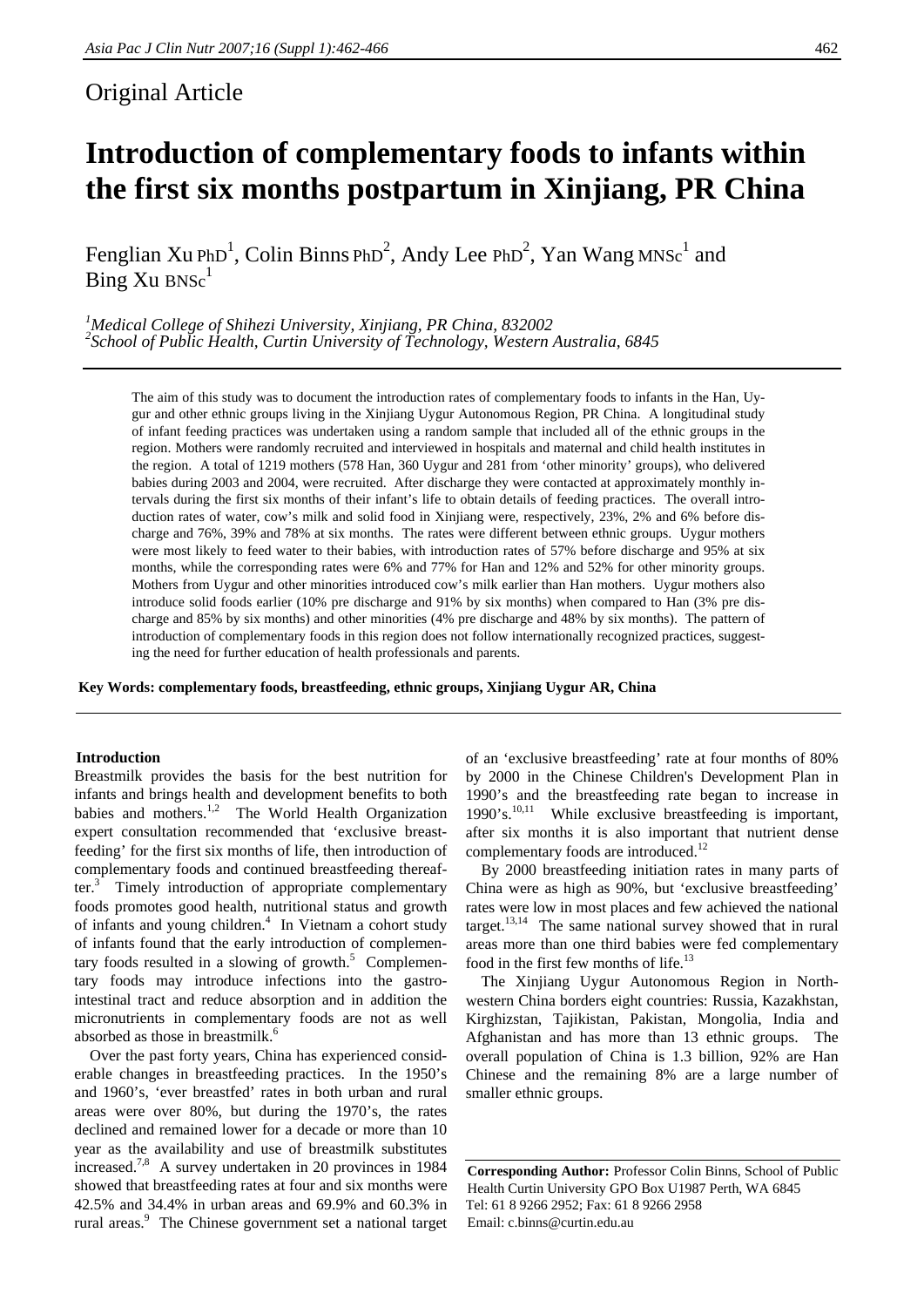In the Xinjiang Province, with 19.6 million people, the Uygurs account for 46%, Han 40% and Kazakh 7%, with the remainder from 10 other ethnic groups.<sup>15</sup> The birth rate in the region was 16 per thousand and the death rate 5.1 per thousand in 2002.

The only published infant feeding research report from this region was a cross-sectional survey of rural China and included little information about complementary food introduction in Xinjiang.<sup>13</sup> While no details of complementary food introduction were given in this report, babies from ethnic minority groups were least likely to be 'exclusive breastfed'. The 'exclusive breastfeeding' rate at four months for this region was only 10%, well below Chinese and international targets. $13$  The objective of this paper was to document the introduction rates of complementary foods to infants under six months of age, including water, cow's milk and solid food. The study includes infants from the Han, Uygur and other ethnic groups living in the Xinjiang Uygur Autonomous Region. Knowledge of complementary feeding practices would allow the development of appropriate health promotion programs to achieve the Chinese government's infant feeding targets.<sup>11</sup>

## *Methods*

A longitudinal cohort study of infant feeding practices was undertaken in the Xinjiang Uygur Autonomous Region, PR China. Mothers who delivered babies during 2003 and 2004 were interviewed while in hospital and were invited to participate in the study. After their return home mothers were contacted in person or by telephone at approximately monthly intervals (at 0.5, 1.5, 2.5, 3.5, 4.5 and 6 months respectively) and asked to complete a structured questionnaire on their current feeding practices.

A total of 1256 mothers were randomly recruited from five hospitals and institutes located in urban areas (Shihezi People's Hospital, Shihezi Maternal and Child Health Care Institute, Urumqi Maternal and Child Health

**Table 1.** Percentage of infants given water and complementary food at six months postpartum, Xinjiang, PR China, 2003-2004 (n=1219 )

| Variable                          | Value            | $\mathbf n$ | Water (%) | Cow's Milk (%) | Solid food (%) |
|-----------------------------------|------------------|-------------|-----------|----------------|----------------|
| Place                             | Urban Area       | 909         | $88.8**$  | 34.8**         | 90.0**         |
|                                   | Rural Area       | 310         | 44.4      | 48.7           | 46.6           |
| <b>Birth Weight</b>               | $<$ 2500g        | 37          | 96.3**    | 54.4           | $88.1**$       |
|                                   | 2500-3999g       | 1019        | 75.1      | 37.3           | 76.8           |
|                                   | $4000g+$         | 112         | 83.8      | 44.0           | 90.4           |
| Delivery Method                   | Vaginal Delivery | 618         | 71.3      | 40.1           | $71.3**$       |
|                                   | Caesarean        | 537         | 83.6      | 36.9           | 88.6           |
| Parity                            | Primiparous      | 924         | 77.7      | 38.1           | 79.8           |
|                                   | Multiparous      | 199         | 72.9      | 39.3           | 75.8           |
| <b>Baby's Gender</b>              | Male             | 616         | 75.3      | 40.3           | 78.7           |
|                                   | Female           | 561         | 77.9      | 35.4           | 77.5           |
| Maternal Job                      | Farmer           | 95          | 67.9*     | 34.3           | 65.7**         |
|                                   | House Wife       | 500         | 70.3      | 39.7           | 72.1           |
|                                   | Sales            | 155         | 78.8      | 32.7           | 88.4           |
|                                   | Office Worker    | 249         | 82.9      | 42.1           | 81.6           |
|                                   | Worker           | 119         | 87.4      | 37.0           | 92.4           |
| Maternal Age                      | $<$ 25           | 184         | 77.8      | 42.3           | $72.0*$        |
|                                   | 25-29            | 544         | 75.8      | 37.6           | 78.8           |
|                                   | $30+$            | 373         | 76.0      | 37.1           | 80.9           |
| <b>Maternal Education Year</b>    | $\lt 9$          | 476         | 68.0**    | 37.2           | $71.2**$       |
|                                   | $10 - 12$        | 305         | 76.3      | 37.9           | 79.2           |
|                                   | $13+$            | 355         | 86.5      | 39.7           | 86.3           |
| Family Annual Income (RMB) <10000 |                  | 309         | 64.7**    | 40.5           | 64.7**         |
|                                   | 10000-19999      | 356         | 78.1      | 37.0           | 81.8           |
|                                   | $20000+$         | 258         | 86.8      | 40.6           | 88.2           |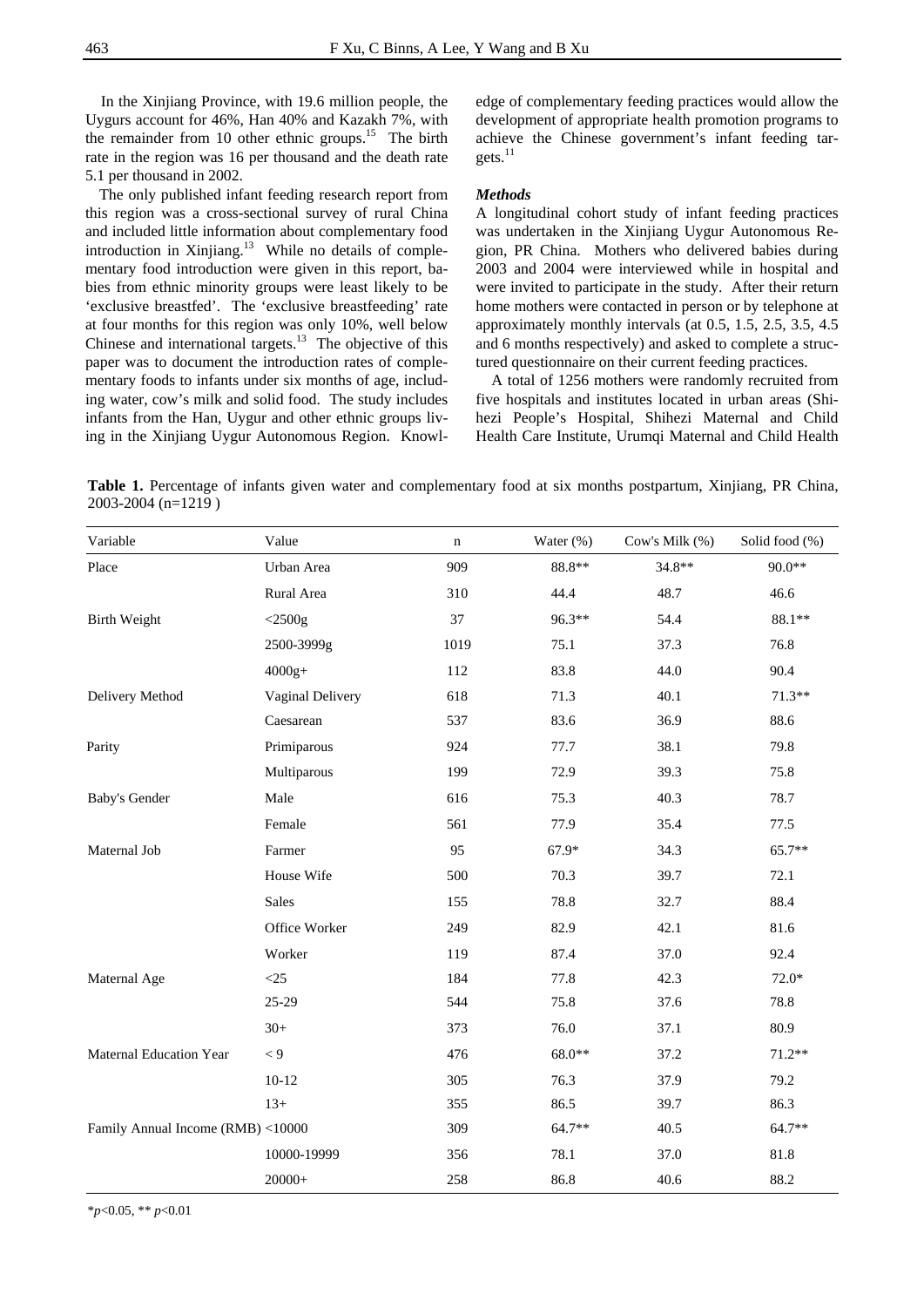|               | Month            | Uygur          |              | Han            |                            | Others       |                            | Overall |
|---------------|------------------|----------------|--------------|----------------|----------------------------|--------------|----------------------------|---------|
|               |                  | Rate $(\% )$   | CI           | Rate $(\% )$   | $\mathop{\rm CI}\nolimits$ | Rate $(\% )$ | $\mathop{\rm CI}\nolimits$ | $\%$    |
| Water         | $0^{\dagger}$ ** | 56.8           | 51.7-61.9    | 6.1            | $4.1 - 8.1$                | 11.9         | 8.1-15.7                   | 22.7    |
|               | $0.5*$           | 73.1           | 68.3-77.9    | 20.2           | 16.6-23.8                  | 22.5         | 17.5-27.5                  | 36.7    |
|               | $1.5**$          | 90.9           | 87.8-94      | 45.4           | 40.9-49.9                  | 29.2         | 23.7-34.7                  | 55.1    |
|               | $2.5**$          | 92.2           | 89.3-95.1    | 50             | 45.5-54.5                  | 36.2         | 30.4-42                    | 59.3    |
|               | $3.5**$          | 92.5           | 89.6-95.4    | 54.9           | 50.3-59.5                  | 39.1         | 33.2-45                    | 62.3    |
|               | $4.5**$          | 93.7           | 91.1-96.6    | 70             | 65.8-74.2                  | 44.7         | 38.7-50.7                  | 70.7    |
|               | $6***$           | 95.3           | 92.9-97.7    | 76.9           | 72.9-80.9                  | 52.3         | 46.3-58.3                  | 76.2    |
| Cow's         | $0^{\dagger}$    | $\overline{2}$ | $0.6 - 3.4$  | 0.9            | $0.1 - 1.7$                | 3.6          | $1.4 - 5.8$                | 1.9     |
| Milk          | $0.5*$           | 4.1            | $2 - 6.2$    | 2.8            | $1.3 - 4.3$                | 11.7         | 7.9-15.5                   | 5.4     |
|               | $1.5*$           | 4.7            | $2.4 - 7$    | $\overline{4}$ | $2.2 - 5.8$                | 12.8         | 8.8-16.8                   | 6.4     |
|               | $2.5*$           | 7.4            | $4.5 - 10.3$ | 6.2            | $4 - 8.4$                  | 17.6         | 13-22.2                    | 9.4     |
|               | $3.5*$           | 16.6           | 12.5-20.7    | $8.8\,$        | $6.2 - 11.4$               | 22.1         | 17.1-27.1                  | 14.5    |
|               | $4.5*$           | 20.4           | 16-24.8      | 14             | 10.8-17.2                  | 31.7         | 26.1-37.3                  | 20.4    |
|               | $6*$             | 45.2           | 39.7-50.7    | 25.9           | 21.8-30                    | 52           | 46-58                      | 38.8    |
| Solid<br>Food | $0.5*$           | 10.1           | $6.9 - 13.3$ | 3.1            | $1.5 - 4.7$                | 4.4          | 1.9-6.9                    | 5.6     |
|               | $1.5*$           | 23.2           | 18.6-27.8    | 5              | $3 - 7$                    | 6.7          | $3.7 - 9.7$                | 11      |
|               | $2.5*$           | 50.9           | 45.5-56.3    | 10.5           | 7.7-13.3                   | 15.6         | 11.2-20                    | 24.2    |
|               | $3.5*$           | 67.6           | 62.5-72.7    | 29.2           | 25-33.4                    | 22           | $17 - 27$                  | 39.2    |
|               | $4.5**$          | 85.4           | 81.5-89.3    | 70.6           | 66.4-74.8                  | 34           | 28.3-39.7                  | 65.8    |
|               | $6***$           | 90.5           | 87.2-93.8    | 85.1           | 81.7-88.5                  | 48           | $42 - 54$                  | 77.6    |

China, 2003-2004 (n=1219)

 $\dagger$  0 month refers to the time at discharge from hospital, which was generally in one week postpartum.  $*$  significant differences (confidence intervals are not overlapped) at least between two groups. \*\* significant differences between each group. CI – 95% confidence interval

Care Institute) and rural areas (Chabuchaer Maternal and Child Health Care Institute and Yumin County Hospital) of the region. Almost all of the mothers (1219) agreed to participate, a response rate of 97%. Urumqi is the capital city of Xinjiang where the Uygur ethnic group is in the majority, while Shihezi is a predominantly Han ethnic area. Chabuchaer and Yumin counties have a larger concentration of Kazakh people and other minorities.<sup>1</sup>

The questionnaire was originally prepared in Mandarin, and was translated into the Uygur language, which can also be understood by Kazakh mothers. For all minority mothers, interviews were in their own language by nurses from their own ethnic group. The questionnaire was based on those that have been extensively used in infant feeding cohort studies in Australia, Vietnam and Kenya.16-21 After translation the questionnaires were tested in focus groups to ensure cultural appropriateness and modified where necessary.

The project was approved by the Shihezi University and Urumqi Science Research Committees and the Human Research Ethics Committee of Curtin University, Australia. Mothers who agreed to participate in the study signed the consent page in front of the questionnaire and were informed of their rights to withdraw from the follow up process at anytime without prejudice. All data collected was kept confidential.

The data analyses were carried out using the Statistical Package for Social Science (SPSS), release 12.0 (SPSS Inc., Chicago, IL, USA). Life table analysis was used to calculate the introduction rates of water, cow's milk and solid food and assess the differences between the demographic groups. The definitions of breastfeeding used in this paper are:  $22,23$  'Any breastfeeding': The child has received breastmilk (direct from the breast or expressed) with or without other drink, formula or other infant food.

Complementary food: any food that is suitable as a complement to breastmilk or infant formula when either becomes insufficient to satisfy an infant's nutritional requirements. Such food is also commonly called weaning food or breastmilk supplement.<sup>22</sup>

Solid food: any nutrient-containing foods (semi-solid or solid), eg dilute infant cereals. This does not include breastmilk or breastmilk substitutes, fruit and vegetable juices, sugar water, etc. $^{24}$ 

#### **Results and discussion**

The sample of 1219 mothers and their infants included 47% (578) Han, 30% (360) Uygur and 23% (281) from other minority ethnic groups. The other ethnic groups (n=281), included 199 Kazakh babies, 56 Xibe babies and 26 Hui babies, groups that were too small for separate analysis. Almost all of the mothers in the study were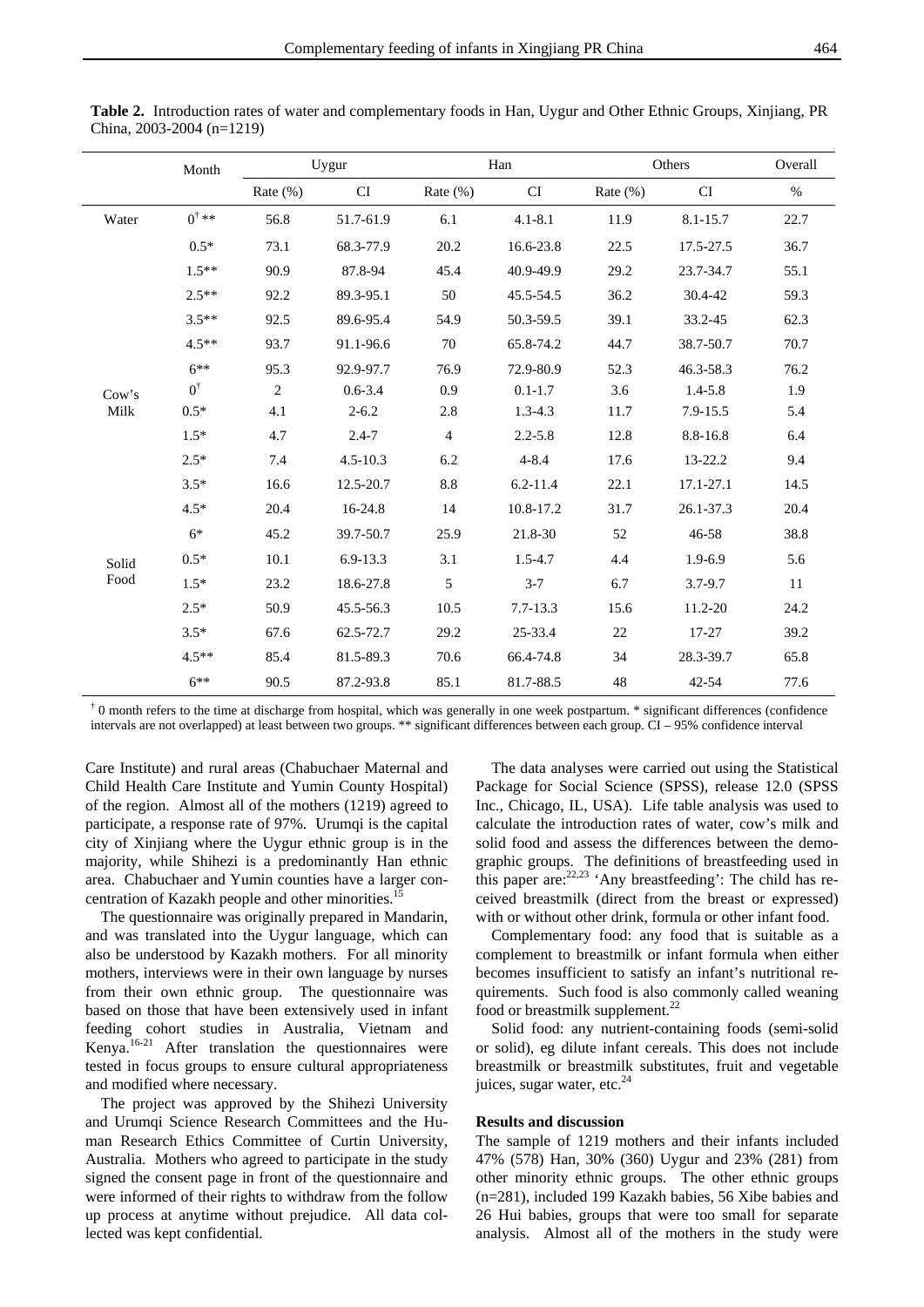married, with eight separated and one widowed. Followup of mothers in the study was relatively good and data is available for 84.5% of the possible "infant-months".

The details of the rates of infants' use of water, cow's milk and solid food at six months postpartum in the different demographic groups are shown in Table 1. Factors that favoured the introduction of water before 6 months were 'infants living in urban areas', 'low birth weight', 'mothers with more education' and a higher family income'. Mothers who were workers (a category referring to an intermediate level of skill) or office workers were more likely to introduce water earlier than mothers whose employment was given as farmer, housewife or salesperson. Factors that were found to be not significant included delivery method, parity, baby's gender and maternal age.

For the introduction of cow's milk before six months, the only significant different factor was place of residence; infants living in rural areas were more likely to have cow's milk than urban infants. The early introduction of solid food was associated with 'living in an urban area', having a birth weight below 2500g or above 4000g, delivery by caesarean section, an older mother and where the mother had more years of education. Low family income infants were less likely to have an early introduction of solid food compared to higher income groups. There were no significant differences in parity or baby's gender.

The breastfeeding initiation rates were 89% in Han, 94% in Uygur and 97% in other ethnic groups and at six months these had declined to 77%, 55% and 88% respectively. The introduction rates of water, cow's milk and solid food in the Uygur, Han and 'other' ethnic groups from life table analysis are detailed in Table 2. The rates of introduction of water, cow's milk and solid food were 23%, 2% and 6% before discharge and 76%, 39% and 78% at six months for each group respectively.

Uygur mothers were more likely to introduce water earlier to their babies and even before discharge 57% of Uygur babies had been given water to drink. The rates in the Han and 'other' ethnic groups were lower at 6% and 12% before discharge. By six months 95% of Uygur, 77% of Han and 52% of the other babies had been given water. A different pattern was shown for the introduction of cow's milk and only a small number of infants had been given cow's milk before discharge, but by six months this had risen to almost 50% in the non-Han ethnic groups. As well as introducing water and cow's milk at an early age, the Uygur mothers also introduced their infants to solid foods at an earlier date than the other ethnic groups. By six months solids were being given to 91%, 85% and 48% of the Uygur, Han and 'Other' ethnic groups respectively.

The recommended pattern of infant feeding is that complementary foods should be introduced at about 6 months of age. While some infants may need complementary foods a little earlier, they should not be given before 4 months of age. $4,25$  As this is the first reported longitudinal study of infant feeding in the Xinjiang Uygur Autonomous region there are no previous reports available for comparison.

Uygur mothers were most likely to introduce water and solid food to their babies early. Many Uygur mothers

would state: 'breastmilk was not thick enough for baby's growth' as the reason for the early introduction of solids. This result was similar to the studies in Tibet where almost all babies were fed water before 4-6 months. $26$  The early introducing of water or complementary foods may lead to shortening of breastfeeding duration and exposes the infant to increased rates of morbidity and mortality. $27$ 

The early introduction of complementary foods means that, 'exclusive breastfeeding' and 'full breastfeeding' rates are low and their duration was relatively short in all ethnic groups, well below Chinese and international targets.11,28,29 Inappropriate infant feeding advice given by health professionals may be a factor influencing 'exclusive breastfeeding'. Many doctors believe that infant jaundice is associated with dehydration and so they suggest feeding water to affected infants. In reality an early first breastfeed and frequent breastfeeds with no restrictions help to prevent or reduce jaundice.<sup>30</sup>

The too-early introduction of unmodified cow's milk and milk products is a nutritional risk factor for the development of iron deficiency anaemia and should not be introduced until after nine months or preferably one year.<sup>4</sup>  $\vdash$ In Xinjiang, the introduction rates of cow's milk were 39% at six months include 26% in Han, 45% in Uygur and 52% in other ethnic groups. This may have an adverse impact on infant nutrition, including increasing the prevalence of micronutrient deficiency.

The main problems identified in this study of infant feeding in the different ethnic groups in Xinjiang were the early introduction of water and complementary foods. Mothers, especially Uygur mothers, need to be educated about the benefits of 'exclusive breastfeeding' in the first six months and taught to introduce water and complementary after that age.

There are several limitations that need to be considered when interpreting the results of the study. The follow-up period in this study was until six months and so the median age of cow's milk and solid food introduction for all ethnic groups could not be determined. However the survival rates at six months still show significant differences between the ethnic groups. Further study is needed to identify factors associated with introduction rates of water and complementary food in different ethnic groups.

The overall introduction rates of water, cow's milk and solid food in Xinjiang were 23%, 2% and 6% before discharge and 76%, 39% and 78% at six months respectively. The rates were different in Uygur, Han and other ethnic groups. Uygur mothers were most likely to feed water and solid food to their babies, Han the second. Han mothers were less likely to feed cow's milk to their babies than minority mothers.

#### **Acknowledgements**

We gratefully acknowledge the willing assistance given by the mothers in our study, the hospital staff and nursing students. Without this assistance the study would not have been possible. The study was funded by Shihezi University, Curtin University and the local health authorities.